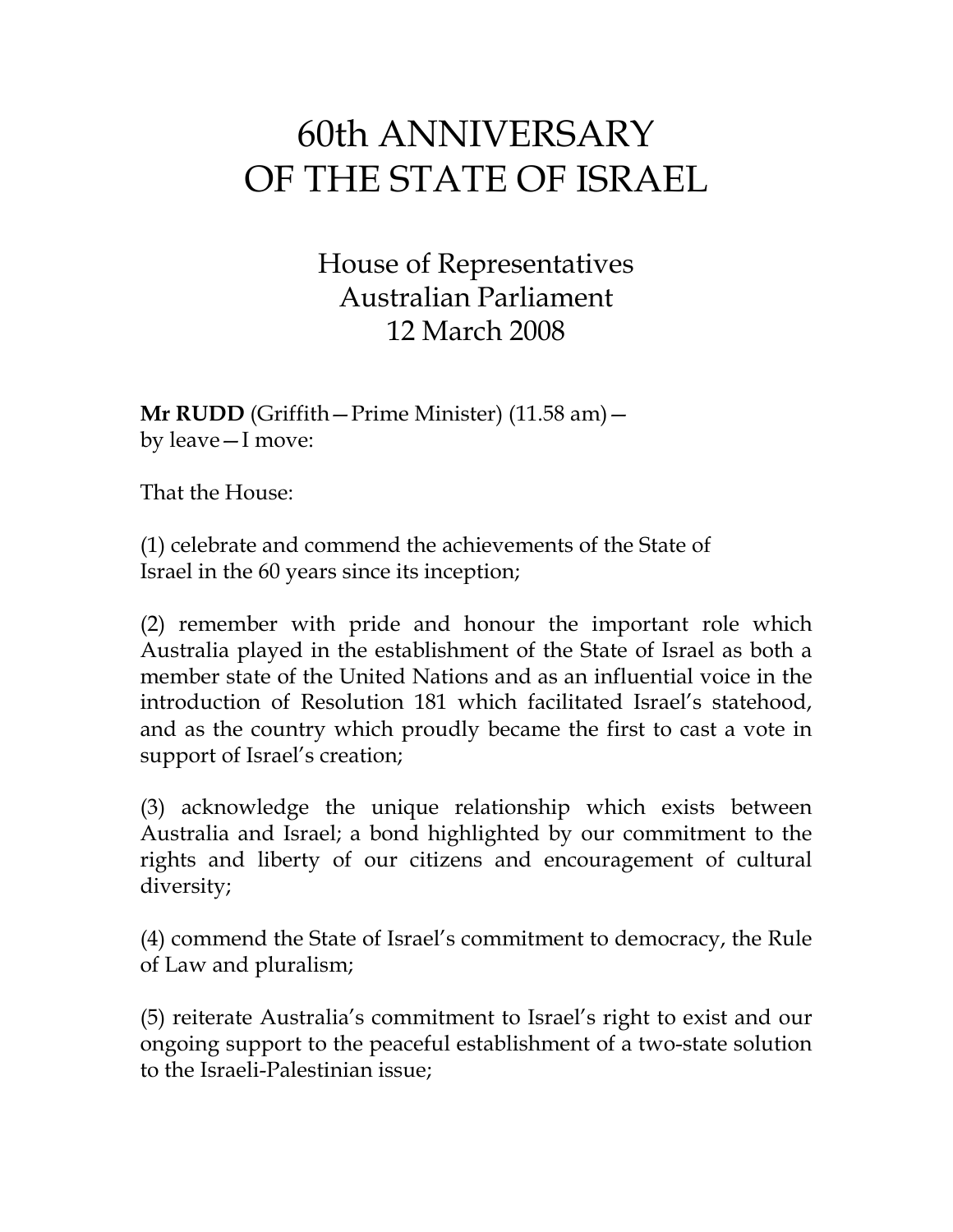(6) reiterate Australia's commitment to the pursuit of peace and stability throughout the Middle East;

(7) on this, the 60th Anniversary of Independence of the State of Israel, pledge our friendship, commitment and enduring support to the people of Israel as we celebrate this important occasion together.

Today the parliament of Australia notes the occasion of this year, being the 60th anniversary of the establishment of the state of Israel. The story of the establishment of the state of Israel begins with the unimaginable tragedy of the Holocaust. At the Holocaust memorial at Yad Vashem in Jerusalem the words of the Australian delegate to the 1938 Evian Conference are recorded. He said that Australia could not encourage refugee immigration because, 'as we have no real racial problem, we are not desirous of importing one'. Thankfully, later in 1938 the Australian government took the decision to admit 15,000 Jewish refugees from Nazi Germany. But by the time the war began only 6,500 had reached Australia.

By war's end, six million Jews had been murdered. By war's end, the international community finally began to look again in earnest at the question of a homeland for the Jewish people. Australia is proud to have played a significant part in the international process that led to the foundation of the state of Israel. Australia's then Minister for External Affairs, Dr Evatt, was part of the United Nations Special Committee on Palestine, which recommended in August 1947 the termination of the Mandate for Palestine. And he was chairman of the Ad Hoc Committee meeting on the Palestinian Question that proposed the partition of Palestine. He strongly believed that the fundamental right of self-determination for the Jewish people and for Palestinians could only be achieved by each having their own state. The resolution that the United Nations adopted in November 1947 reflected that. It proposed the establishment of two independent states—one Arab and one Jewish. And Australia was the first state in the historic vote of the international community on that resolution to cast its vote in support of the modern state of Israel. On 14 May 1948 David Ben-Gurion declared the foundation of the modern state of Israel.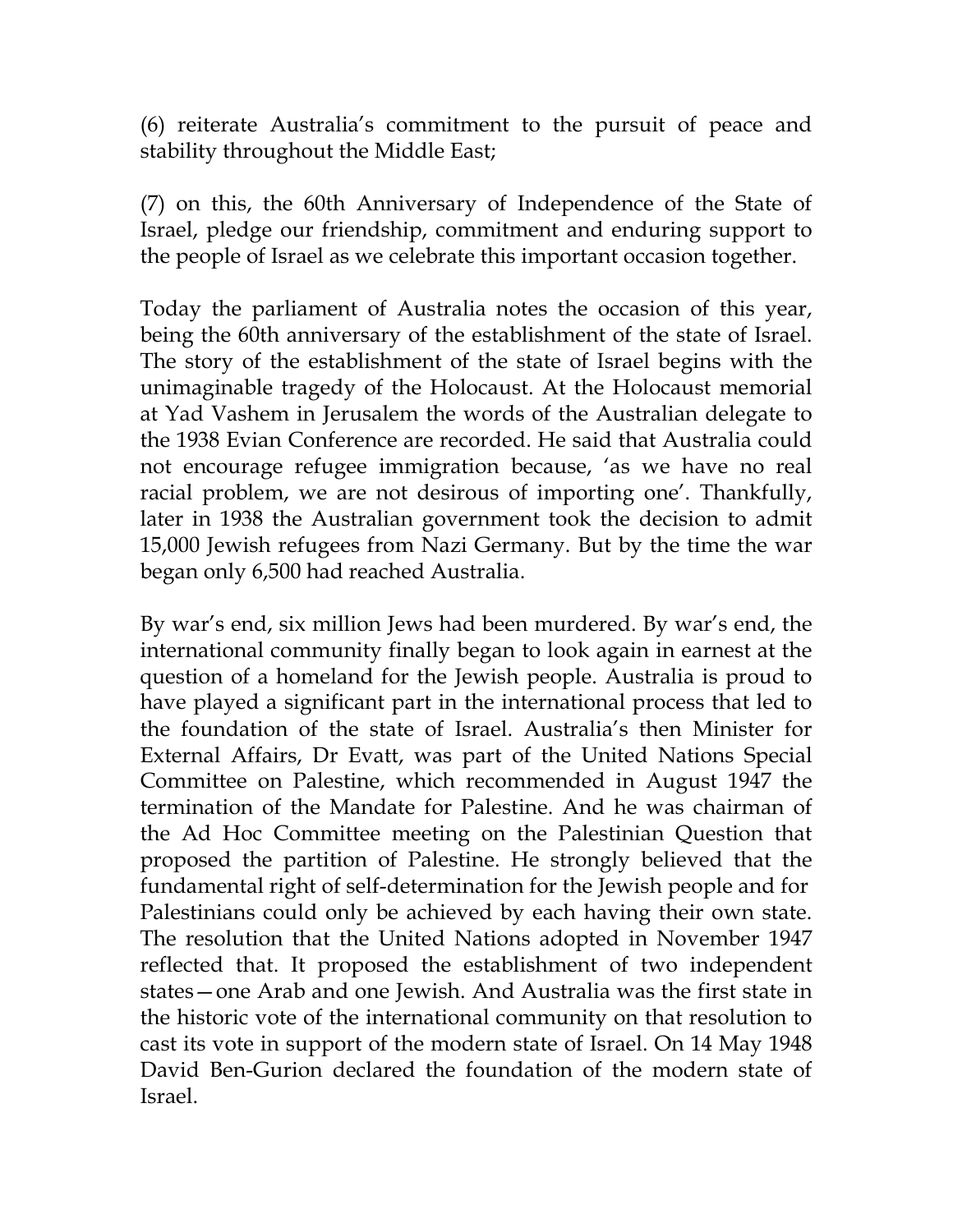Prime Minister Ben Chifley, too, was closely involved in Australia's policy towards Israel. In June 1948 he reinforced Evatt's strong support for a two state solution when he cabled British Prime Minister Clement Attlee and urged early recognition of Israel, saying that:

Such [a] declaration would properly indicate willingness to agree in principle to the recognition of the Provisional Government of Israel, and at the same time willingness to recognise de facto the Arab authorities in actual control of Arab Sections of Palestine.

On 29 January 1949 he announced that Australia would become one of the first countries to recognise the new state of Israel, describing it as 'a force of special value in the world community'. As President of the General Assembly 'Doc' Evatt then presided over the historic May 1949 vote admitting Israel as the 59th member of the United Nations. On 11 May 1949 the Chifley Labor government opened an embassy in Tel Aviv. Evatt later said that, when working on the question of Israel, he wanted to ensure that the 'new State of Israel, whose people had in the past done so much for humanity, would be welcomed, not merely formally but with good heart and good conscience' into the international community.

The 60 years since the establishment of Israel have been full of challenges and full of trials. Similarly, the process for the emergence of a Palestinian state has come along a torturous path. There has been too much bloodshed. But over those 60 years there has also been cause for hope.

We think today of Prime Minister Menachem Begin standing with President Jimmy Carter and Egypt's President Anwar Sadat, at the White House on March 26 1979 at the signing of the Israel-Egypt Peace Treaty that followed from the Camp David Accords. Prime Minister Begin used both the Hebrew and Arabic words for peace when he urged: 'No more war, no more bloodshed, no more bereavement. Peace unto you. Shalom, salaam, forever.' We can think, too, of Prime Minister Yitzhak Rabin, shaking hands with his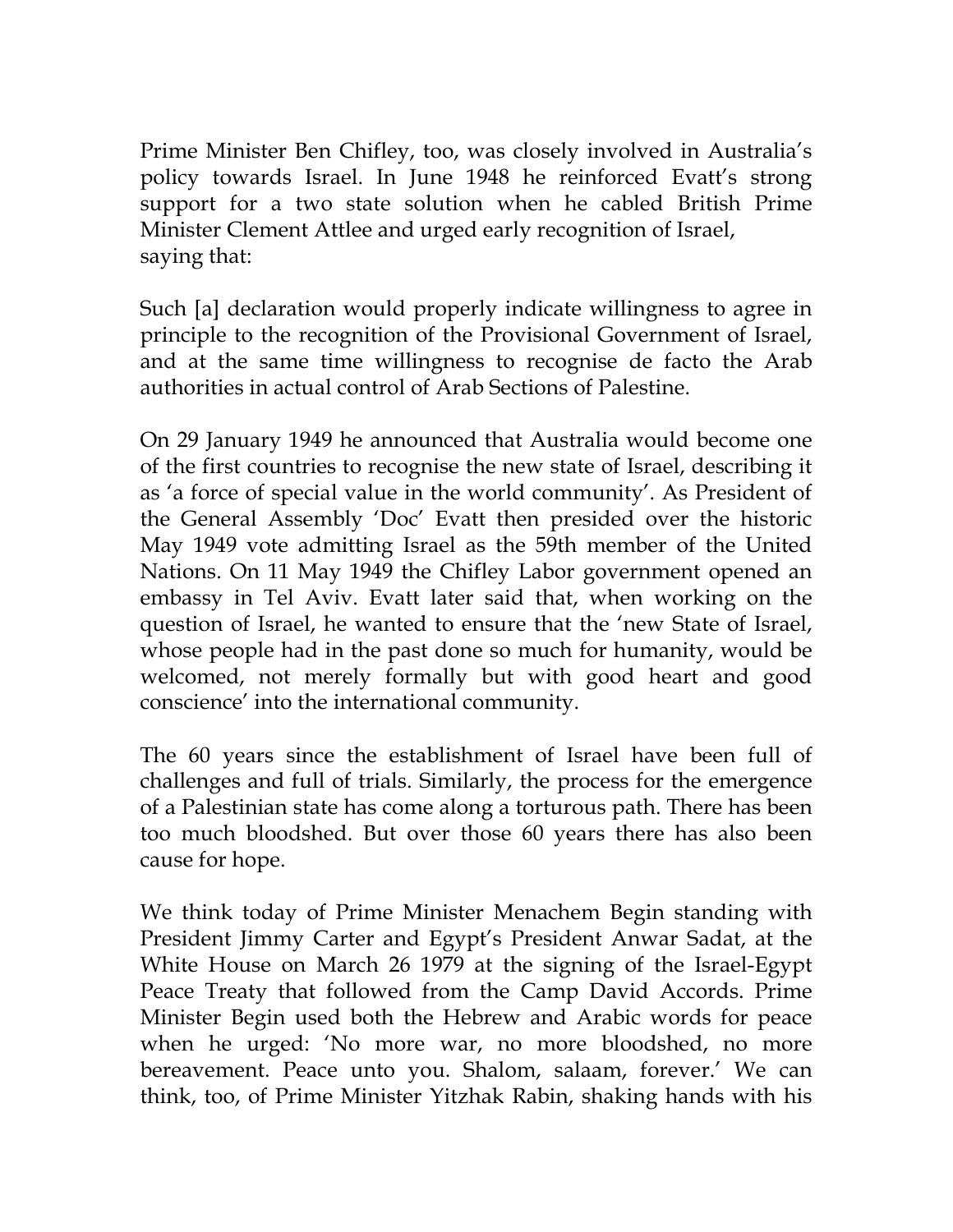lifelong enemy Yasser Arafat on the lawns of the White House on September 13 1993, saying:

We, the soldiers who have returned from battles stained with blood; we who have seen our relatives and friends killed before our eyes; we who have attended their funerals and cannot look in the eyes of their parents; we who have come from a land where parents bury their children; we who have fought against you, the Palestinians—we say to you, in a loud and clear voice, enough of blood and tears. Enough!

All peoples of goodwill yearn for that vision to be realised. It has not been realised yet. To borrow again from former Yitzhak Rabin, a man who tragically paid the ultimate price while pursuing peace 'The risks of peace are preferable by far to the grim certainties of war'.

We firmly believe the establishment of an independent and economically viable Palestinian state must remain a key objective in the Middle East peace process. This is important for the future. It was important in the vision of 1947. It remains the vision today, just as our objective must be for Israel to exist within secure and internationally recognised boundaries.

Today, we in Australia support the ongoing negotiations between Israel and the Palestinian Authority towards a final status agreement by the end of 2008, as launched at the Annapolis Conference in November last year. To support the establishment of a viable and sustainable Palestinian state Australia pledged a \$45 million assistance package at the donors conference for the Palestinian territories in Paris on 18 December. Australia remains, as we have in the past, committed to an effective two-state solution.

Over the past 60 years Israel has preserved its robust parliamentary democracy and has built a vibrant society and economy. If anyone wants a dictionary definition of the term 'robust' they should spend an afternoon in the Israeli Knesset. That is where you see the definition of 'robust' at work. By contrast we are a pack of pussycats in here!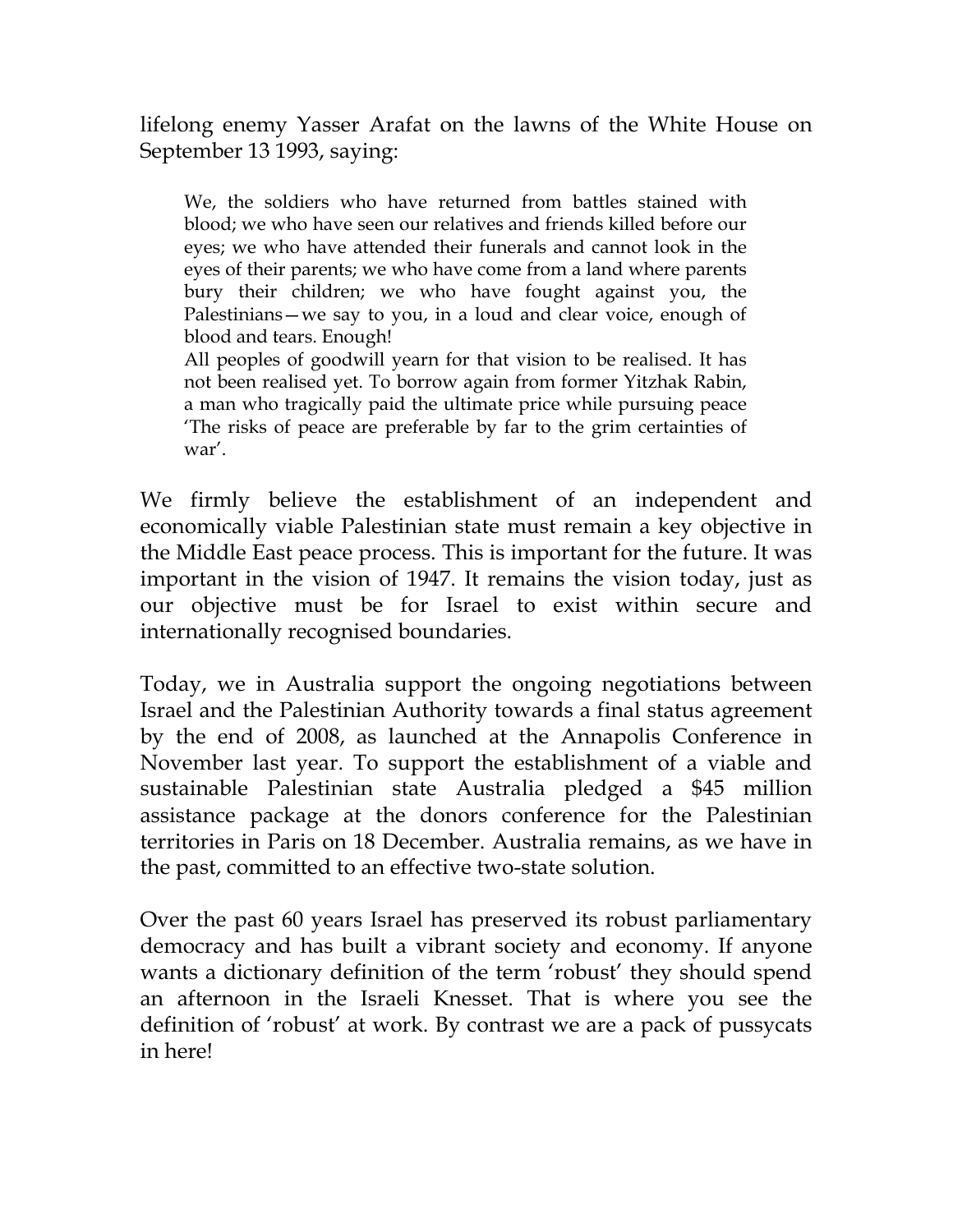Over the past 60 years governments from both sides of politics in Australia have supported our strong relationship with Israel. That relationship is strong and it is deep—and it will remain so. Because we are both democracies, as democracies sometimes we will agree and sometimes we will disagree. That is in the nature of strong relationships. But the underlying friendship between us does not alter.

Australia offers our congratulations to the government and people of Israel on this the 60th anniversary of the establishment of the modern Israeli state. We acknowledge our special history and relationship and we look forward to its continued strength and development into the future.

I commend this motion to the House.

**Dr NELSON** (Bradfield—Leader of the Opposition)  $(12.06 \text{ pm}) -$ 

I rise on behalf of the alternative government to provide our very strong support for this motion and to support the remarks on the historical circumstances of the development of the state of Israel, the role that Australia played in that, the relationship between our two countries, the initiatives that are being taken by the current Australian government and indeed those taken by the most recent government to further the peace process between Israel and the Palestinians.

Jewish identity over the last 100 years has been shaped by three things. The first is anti-Semitism, which remains a virulent and repugnant force still in far too many parts of the world and in the dark recesses of some people's hearts. The second is the holocaust, which saw the systematic extermination of more than six million Jews through the course of the Second World War. The third is the continued threats to the very existence of the state of Israel, which is constantly embattled and, every single day, every week and every year, needs to struggle to defend its very existence.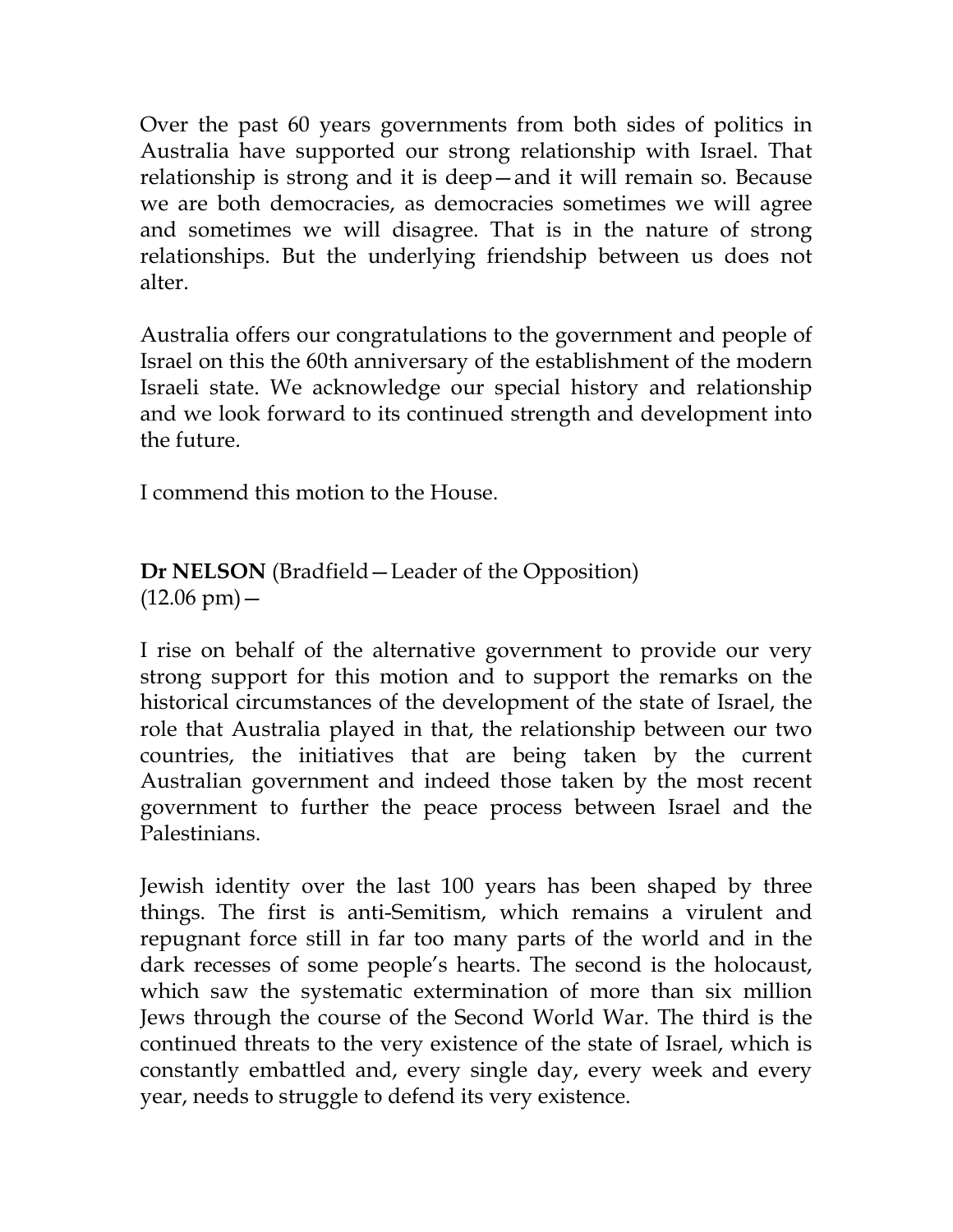In a region of the world that is characterised more by theocracies and autocracies, the state of Israel is the custodian of the most fragile yet powerful of human emotions, and that is hopeful belief in the freedom of man, freedom of speech, freedom of religion and freedom of assembly. There are many things for which Israel stands and which characterise the modern state of Israel, but included amongst them is the celebration of knowledge for its own sake and knowledge as the driver of economic development and emancipation from human poverty. Israel also stands for personal independence, a free parliament and an independent judiciary. It is a nation where Christians, Baha'is, Muslims and Arabs enjoy equal rights. Israel, like all democracies, is far from perfect, but it is, in every sense of the word, on the front line of the struggle for the things that we hold dear, not only as Australians and free people but as human beings. And it is far too frequently on the front line of the struggle against all the things that are repugnant to universal human ideals.

On 14 May 1948, the day that the British mandate expired, the Jewish People's Council gathered at Tel Aviv Museum and approved the Declaration of Independence of the State of Israel. It read, in part:

THE STATE OF ISRAEL will be open for Jewish immigration and for the Ingathering of the Exiles; it will foster the development of the country for the benefit of all its inhabitants; it will be based on freedom, justice and peace as envisaged by the prophets of Israel; it will ensure complete equality of social and political rights to all its inhabitants irrespective of religion, race or sex; it will guarantee freedom of religion, conscience, language, education and culture; it will safeguard the Holy Places of all religions; and it will be faithful to the principles of the Charter of the United Nations.

Israel is home to many things that are spiritual, but it is home in the end to the human spirit of resilience, of confidence, of determination and of respect for one another irrespective of political, religious or other affiliations. It is a land that boasts many ancient buildings, but its people are firmly focused on building the future. That it is difficult to achieve a peaceful resolution to the tensions surrounding Israel's